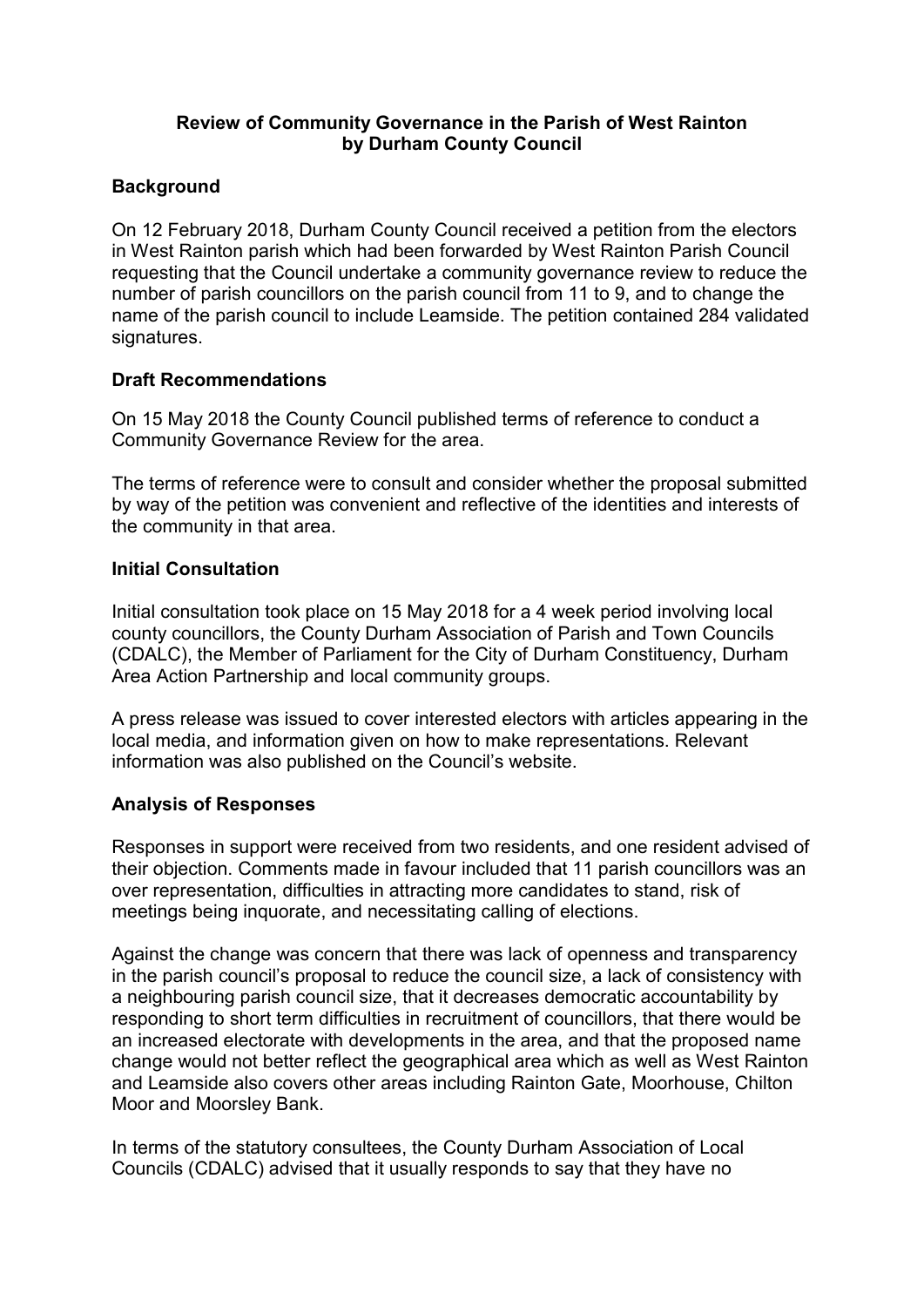objections about reduction in council size and that it makes it easier for elections to be called at an ordinary election. They did however ask whether the parish council had consulted with members of the community before taking the decision to reduce its council size. CDALC had no comment on the suggested name change.

West Rainton Parish Council questioned whether the reduction in number of councillors could be implemented as soon as possible rather than until it fell in-line with the ordinary year of elections, if the Council did agree to a change in governance.

# The Law, Duties and Guidance

Under section 93 of the Act, the Council must comply with various duties when undertaking a community governance review, including:

- i. having regard to the need to ensure community governance within the area under review reflects the identities and interests of the community in that area, and is effective and convenient.
- ii. taking in to account any other arrangements, apart from those relating to parishes and their institutions that have already been made, or that could be made for the purposes of community representation or community engagement in respect of the area under review.
- iii. taking in to account any representations received in connection with the review.

Under Section 100 of the Act, the Council must also have regard to guidance issued by the Secretary of State. In March 2010 the Department for Communities and Local Government and the Local Government Boundary Commission for England, published guidance on Reviews of community governance.

Any community governance review must make the following recommendations:

- (i) what new parish or parishes should be constituted in the area under review (section 87(1));
- $(ii)$  in relation to an existing parish (section 88):
	- (a) that the parish should not be abolished and that its area should not be altered; or
	- (b) that the area of the parish should be altered; or
	- (c) that the parish should be abolished; and

(d) whether or not the name of the parish should be changed; and (e) whether or not the parish should continue to have a council; and (f) if so, what changes (if any) should be made to the electoral arrangements that apply to that council (section 90), and this should

include consideration of what warding arrangements should apply.

The minimum legal number of parish councillors for each parish council is five. There is no maximum number and there is no other legislative guidance. The only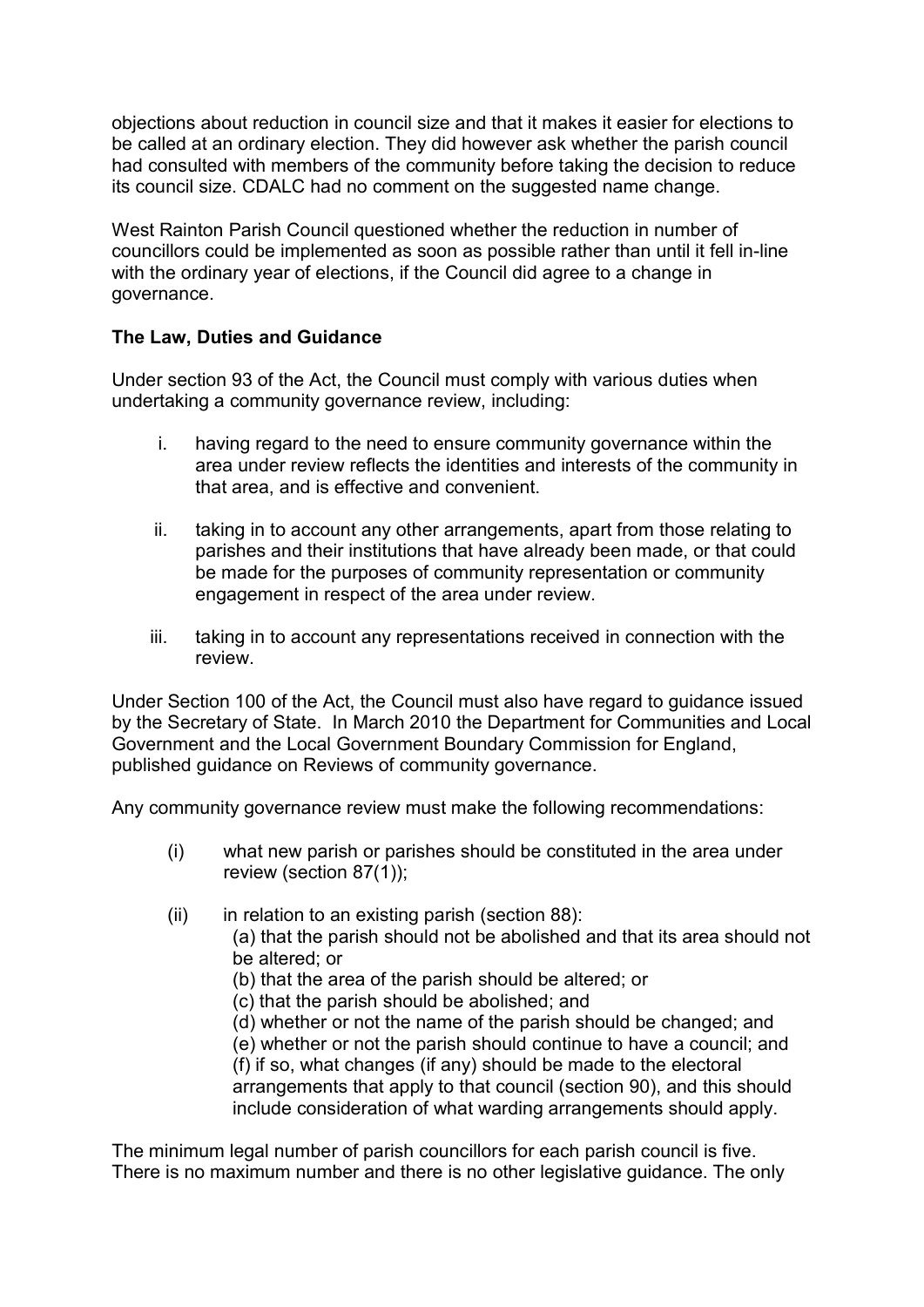other requirement is that each parish in a grouping arrangement must have at least one member on the common council.

National Association of Local Councils (NALC) published guidance in 1988. It recommended that a council of no more than the legal minimum of five members is inconveniently small and considers a practical minimum should be seven. It does, however, state that local council business does not usually require a large body of councillors and business convenience makes it appropriate to suggest that the practical maximum should be twenty five.

Aston Business School has also carried out research and the recommended figures by both the NALC and Aston are reproduced below. Within those minimum and maximum limits, the following allocations were recommended by NALC:

| <b>Electors</b> | <b>Councillors</b> | <b>Electors</b> | <b>Councillors</b> |
|-----------------|--------------------|-----------------|--------------------|
|                 |                    |                 |                    |
| Up to 900       | $\overline{7}$     | 10,400          | 17                 |
| 1,400           | 8                  | 11,900          | 18                 |
| 2,000           | 9                  | 13,500          | 19                 |
| 2,700           | 10                 | 15,200          | 20                 |
| 3,500           | 11                 | 17,000          | 21                 |
| 4,400           | 12                 | 18,900          | 22                 |
| 5,400           | 13                 | 20,900          | 23                 |
| 6,500           | 14                 | 23,000          | 24                 |
| 7,700           | 15                 | Over 23,000     | 25                 |
| 9,000           | 16                 |                 |                    |

However, in rural authorities with sparsity of population, even this table may not be appropriate.

The Aston Business School's research was published in 1992. It showed the then levels of representation and it is likely that these levels of representation have not greatly changed in the intervening years.

| <b>Electors</b> | <b>Councillors</b> |
|-----------------|--------------------|
| < 500           | $5-8$              |
| 501-2,500       | $6 - 12$           |
| 2,501-10,000    | $9 - 16$           |
| 10,001-20,000   | $13 - 27$          |
| >20,000         | 13-31              |